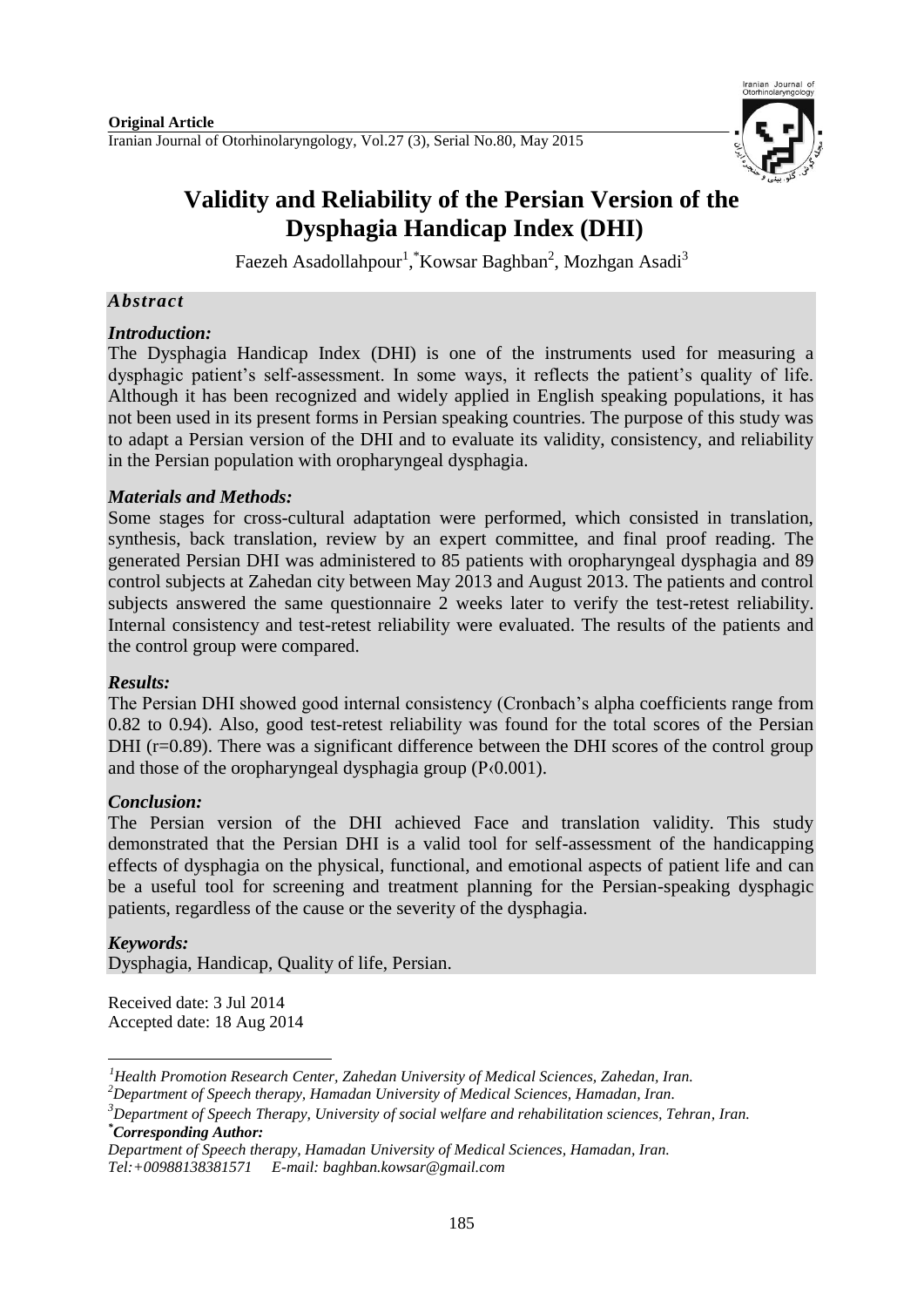## *Introduction*

Swallowing difficulties can be a symptom of many different disease processes and are associated with adverse health outcomes like malnutrition, dehydration, pneumonia, and death [\(1\)](#page-5-0). Living with dysphagia brings physical, emotional, and social impacts and has direct consequences on patients' quality of life (2-4[,5-7\)](#page-5-1). People with dysphagia are more likely to be anxious and depressed [\(8\)](#page-5-2). Patients with dysphagia can be effectively evaluated and managed, particularly if the dysphagia is recognized before the development of medical complications such as aspiration pneumonia [\(9\)](#page-5-3). Early detection through screening is an essential first step in the management to dysphagia [\(10\)](#page-5-4). After being identified as being at risk of having dysphagia, further assessment of swallowing function is required. Videofluoroscopy (VFS) and fiberoptic endoscopic evaluation of swallowing (FEES) are mooted in literature to be the gold standards in the assessment of dysphagia. Another important step after screening is the completion of patient selfadministered questionnaires [\(10\)](#page-5-4). This tool can give an idea about how the patient perceives his/her swallowing problem and can be helpful in monitoring the patient's prognosis [\(11\)](#page-5-5). Healthcare professionals may have different perceptions of an individual's needs related to swallowing and may not consider or assess the nonphysical aspects of the disease. This may lead to dissatisfaction with healthcare. Professionals can address the psychosocial as well as the physical aspects of dysphagia by determining individuals' perspective of their needs.

Careful evaluation by the speech-language pathologist and other members of the dysphagia team with recommendations and a treatment plan formed jointly with the individual is recommended. Providing education about signs of dysphagia and changes in swallowing due to a disease

process or treatment may improve QOL [\(12\)](#page-6-0).

Many quality of life questionnaires were developed for patients with dysphagia [\(11\)](#page-5-5). Questionnaires on health-related quality of life with respect to oropharyngeal dysphagia can be found in the literature such as the SWAL-QOL, the MD Anderson Dysphagia Inventory (MDADI), and the Deglutition Handicap Index (DHI) (13[-15\)](#page-6-1). The SWAL-QOL is a symptom-specific outcome instrument that was developed to assess the severity of oropharyngeal dysphagia [\(13,](#page-6-2)[16,](#page-6-3)[17\)](#page-6-4). This tool has been translated to other languages such as Chinese and Dutch (18,19). The instrument consists of 44 items and can be cumbersome to complete. Because of this limitation, the instrument has not been widely accepted in clinical practice  $(20)$ . Other attempts to develop quality of life measures and/or symptom surveys that have focused on a certain subset of dysphagic patients (such as M.D. Anderson Dysphagia Inventory (MDADI) for head and neck cancer patients) are too cumbersome for clinicians to readily score and utilize expeditiously in the clinic [\(21\)](#page-6-6). In many studies, MDADI was translated from English languages into Korean, Italian, Swedish Brazilian, and Dutch [\(14,](#page-6-7)21-24). The most common and convenient way to assess patient-reported outcome (PRO) is a self-report instrument as it is less time-consuming than interviews, guarantees that questions are asked in a standardized manner, and facilitates comparisons within and between groups. Self-report instruments can also be used in clinical practice for estimation of symptoms or treatment effects, to help patients communicate their problems and help health-care professionals to identify the major concerns of patients (19). The DHI study raises the issue of the scarcity of scales that evaluate dysphagia in a more complete way. It is noted that there are several assessment tools that analyze the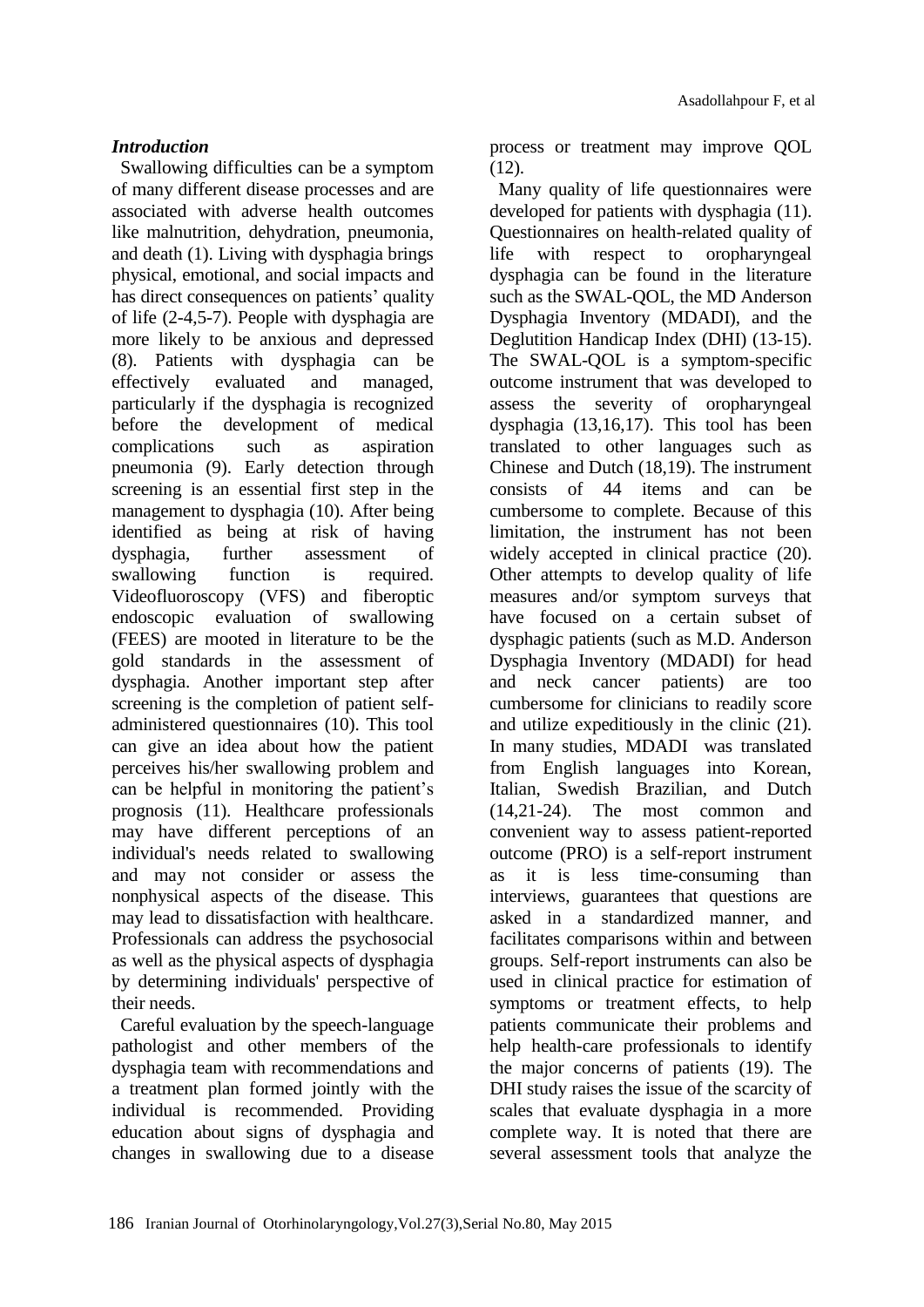symptoms of dysphagia, but much of them are specific to a single disease. Therefore, Silbergleit et al, developed the DHI (20). Development of the Persian Version of the DHI (P-DHI) will help physicians better understand the handicapped feelings of the Persian patient. This will facilitate the development of treatment strategies. Furthermore, the P-DHI could be used as a prognostic tool to monitor and document the effect of any traditional, pharmaceutical, or surgical therapeutic intervention that the patient receives. Currently, there is no Persian version of the DHI but its existence could significantly support the clinical practice of Persian-speaking patients with swallowing problems. Translation of questionnaire from one language to another raises many equivalence issues for cross cultural researchers, which are noticeable when target language has different dialects such as Persian. The aim of this study was to assess internal consistency, reliability, and validity of the P-DHI in Zahedan.

## *Materials and Methods*

### *Subjects*

Eighty-five consecutive oropharyngeal dysphagia Iranian patients visiting the clinic at Zahedan University Hospital, between May 2013 and August 2013, were invited to participate in the study after consent. The group consisted of 45 males and 35 females. The mean age of patients was 61.8 years (range 37-80 years). The subjects represented a broad range of individuals with swallowing problems from a variety of medical diagnoses such as head and neck cancer, stroke, amyotrophic lateral sclerosis (ALS), Parkinson's disease, and esophageal achalasia. To be included in the sample, a patient must have been diagnosed with oropharyngeal dysphagia by a laryngologist. Furthermore, the patient's general condition must have been stable and the patient could not have any cognitive limitations. Patients were

excluded if they did not speak Persian. The selected patients received verbal information about the study.

The control group consisted of 89 consenting Iranian normal adults, of which 42 were females and 47 were males. The mean age of this group was 64 years (range, 45-83 years). The subjects in the control group reported no history of dysphagia complaints or treatment for a swallowing disorder.

## *Questionnaire*

DHI is a patient-administered, 25 item questionnaire, in which the patient can assign three responses for each question (never, sometimes, and always), adding a value to each response (0,2 and 4, respectively) and reaching a score ranging from 0 to 100. Moreover, each patient performs a self-evaluation of their dysphagia, assigning a score from 0 (normal) to 7 (severe difficulty) [\(25\)](#page-6-8). The DHI has 9 questions in the functional subscale, 9 question in the physical subscale, and 7 questions in the emotional subscale [\(20\)](#page-6-5). The DHI was found to be a general application to a wide variety of individuals with swallowing disorders. The DHI may also be used with individuals with lower literacy levels and can be used in clinical and research settings alike [\(26\)](#page-6-9). The original English version of the DHI [\(20\)](#page-6-5) was translated into Persian by two translators who are proficient in both English and Persian. Two translations were synthesized into one interim version through the discussion between authors and translators. The interim version was translated into English again by a 3rd translator who was proficient in both English and Persian and this item was compared with the original items. The authors and translators gathered once again to check any potential errors. The Persian version of the DHI was then pilot-tested with 8 consenting Iranian subjects with oropharyngeal dysphagia.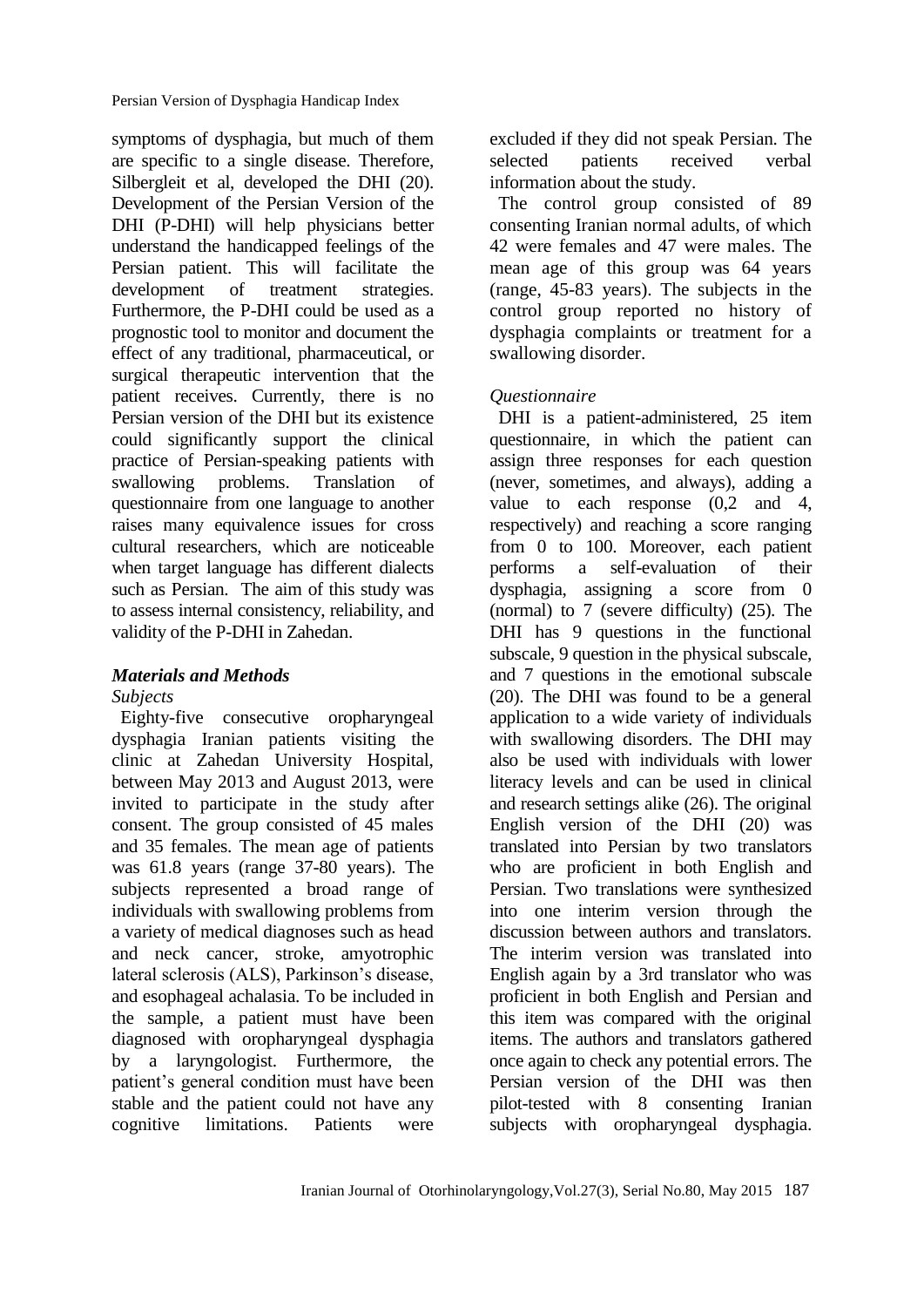Subsequently, the P-DHI was amended according to their suggestions after reviewing the pilot data. Therefore, translation of DHI from English to Persian was performed with slight modifications to maintain semantic equivalence. For example, some words were substituted for other words with the same meaning in order to achieve better communication. The research team did not find it necessary to remove any of the 25 items from the original English version. Therefore, the Persian version was assembled with 25 questions arranged in three domains.

#### *Validation, testing, and statistical assessment*

Two independent and proficient translators judged all items of the P-DHI. The P-DHI was then administered to the dysphagia group and control group for them to fill it out without any assistance.

The SPSS ver. 11.0 was used for statistical analysis. The correlation coefficient was used to measure the construct validity of P-DHI. The three subdomains were defined as the construct and the Spearman rho was calculated between subdomain scores and total scores to check whether the test scores measured the defined constructs well. The internal consistency of P-DHI was assessed using Cronbach's alpha. The test–retest reliability was assessed by estimating the intra-class correlation coefficient.

## *Results*

The mean total P-DHI score for the control group and dysphagia group was 2.13 (SD=1.25) and 32.14 (SD=25.32) respectively. The mean scores of the three domains (functional, physical, and emotional) are represented (Table.1).

**Table 1:** A summary of the mean score for the functional, physical, and emotional domains and overall score in the subjects.

|                 | <b>DHI</b> domain (maximum<br>possible score) | <b>Mean</b>       | <b>Median</b> |
|-----------------|-----------------------------------------------|-------------------|---------------|
|                 | Functional (0-36)                             | $0.14 \pm 0.60$   | $2(0-4)$      |
| Control group   | Physical $(0-36)$                             | $1.87 \pm 0.54$   | $4(0-10)$     |
|                 | Emotional (0-28)                              | $0.12 \pm 0.60$   | $1(0-2)$      |
|                 | DHI total $(0-100)$                           | $2.13 \pm 1.25$   | $8(0-20)$     |
|                 | Functional (0-36)                             | $10.19 \pm 10.86$ | $12(0-34)$    |
| Dysphagia group | Physical $(0-36)$                             | $15.23 \pm 9.79$  | $11(0-33)$    |
|                 | Emotional (0-28)                              | $6.53 \pm 5.76$   | $4(0-28)$     |
|                 | DHI total $(0-100)$                           | $32.14 \pm 25.32$ | $28(0-92)$    |

Among the dysphagia group, 13 patients rated their swallowing problem as being normal, 26 patients perceived their problem as mild, 37 patients perceived it as moderate, and 9 patients reported it as severe. Construct validity was checked by Spearman rho. The estimated correlation coefficient between the score of each domain and the total DHI score was significantly high (ranged from 0.802 to 0.927) (Table.2).

|  |  | <b>Table 2:</b> Spearman correlation coefficient between the score of each domain and total P-DHI score. |  |  |  |  |  |  |  |  |  |
|--|--|----------------------------------------------------------------------------------------------------------|--|--|--|--|--|--|--|--|--|
|--|--|----------------------------------------------------------------------------------------------------------|--|--|--|--|--|--|--|--|--|

| <b>Domain</b>    | Total     | <b>Functional</b> | <b>Physical</b>          | <b>Emotional</b> |
|------------------|-----------|-------------------|--------------------------|------------------|
| <b>Total DHI</b> |           | -                 | $\overline{\phantom{m}}$ | -                |
| Functional       | $0.8428*$ |                   | $\overline{\phantom{0}}$ | -                |
| Physical         | $0.802*$  | $0.703*$          |                          | -                |
| Emotional        | $0.927*$  | $0.829*$          | $0.869*$                 |                  |
|                  |           |                   |                          |                  |

 $*$  P<0.05.

188 Iranian Journal of Otorhinolaryngology,Vol.27(3),Serial No.80, May 2015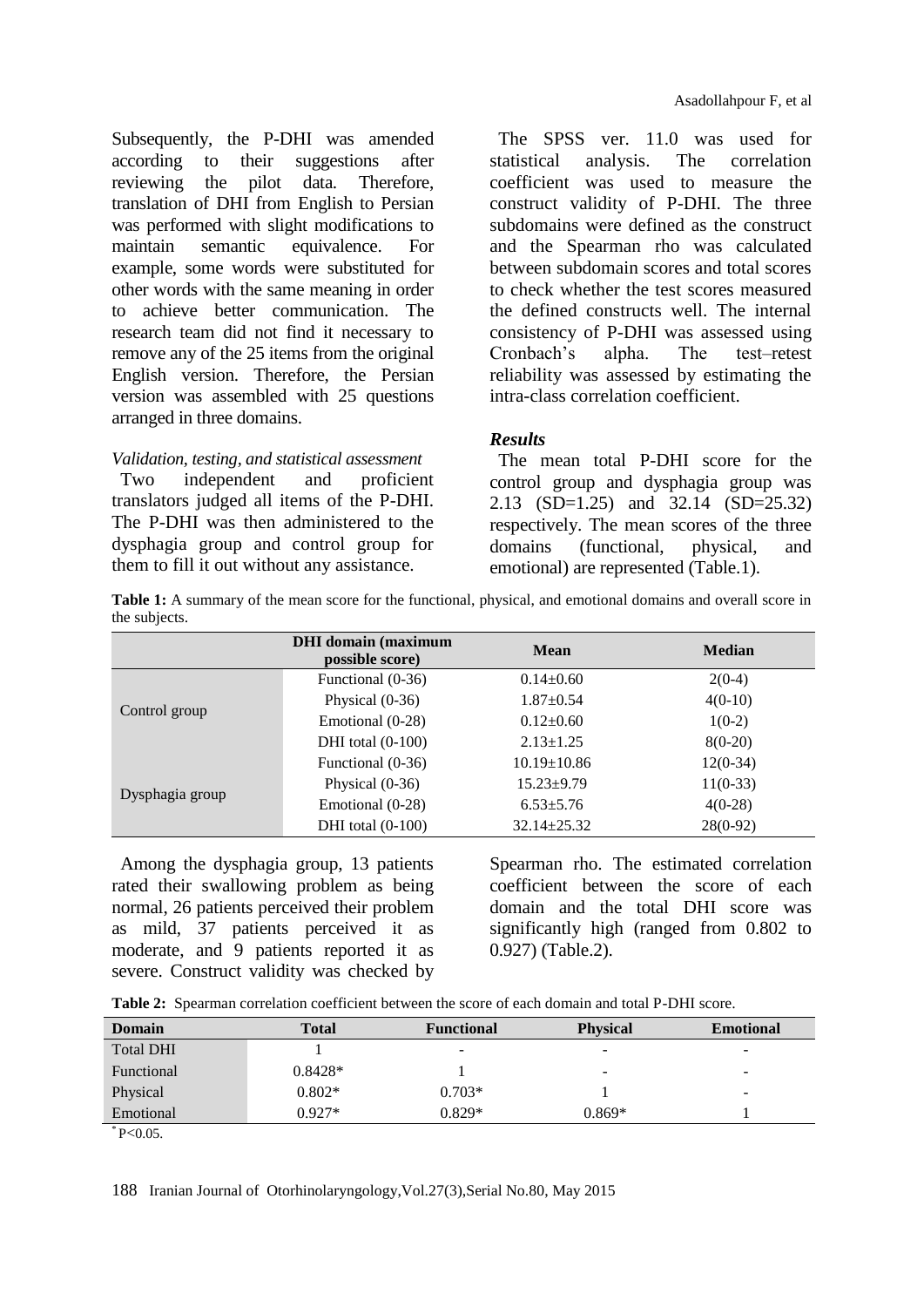Persian Version of Dysphagia Handicap Index

The internal consistency was checked by Cronbach's alpha in three subdomains. Overall internal consistency ( $α= 0.95$ ) was

**Table 3:** Internal consistency of the P-DHI

excellent while for the three domains, the internal consistency ranged from 0.82 to 0.94 (Table.3).

| <b>Subdomain</b> | Number of | Cronbach's coefficient for | Cronbach's coefficient for control |
|------------------|-----------|----------------------------|------------------------------------|
|                  | questions | patients $(n=85)$          | $(n=89)$                           |
| Emotional        |           | 0.85                       | 0.82                               |
| Physical         |           | 0.94                       | 0.79                               |
| Functional       |           | 0.82                       | 0.78                               |
| Total            | 25        | 0.95                       | 0.85                               |

Fifty-eight of the 85 dysphagic patients and 60 of the control group patients completed the P-DHI twice over a period of 2 weeks. Excellent test–retest reliability was found for the total scores and for the P-DHI subscales. In addition, the intra class coefficients ranged from 0.849 to 0.890 (Table.4). The test–retest reliability for the functional domain was slightly higher than both the physical and emotional domains (Table.4).

**Table 4:** Test-retest reliability of P-DHI

| <b>Item</b> | Intra class correlation<br>coefficient |         |  |  |
|-------------|----------------------------------------|---------|--|--|
|             | Patient                                | Control |  |  |
| Emotional   | 0.875                                  | 0.82    |  |  |
| Functional  | 0.885                                  | 0.83    |  |  |
| Physical    | 0.849                                  | 0.78    |  |  |
| Total       | 0.89                                   | O 84    |  |  |

DHI scores showed a statistically significant difference between the patients and the control groups, for both overall DHI score and for each of the functional, physical, and emotional domains scores. (P‹0.001) (Table.5).

**Table 5:** Comparison between dysphagia and control groups regarding domain score and total P-DHI score

| Group      |         | N  | <b>Mean</b> | <b>P-value</b> |
|------------|---------|----|-------------|----------------|
| Functional | Patient | 85 | 10.19       | $< 0.001*$     |
|            | Control | 89 | 0.14        |                |
| Physical   | Patient | 85 | 15.23       | $< 0.001*$     |
|            | Control | 89 | 1.87        |                |
| Emotional  | Patient | 85 | 6.53        | $< 0.001*$     |
|            | Control | 89 | 0.12        |                |
| Total<br>∗ | Patient | 85 | 32.14       | $< 0.001*$     |
|            | Control | 89 | 2.13        |                |

Significance difference

#### *Discussion*

A comprehensive evaluation of dysphagia should include not only some physiological measures (VFES and/or FEES), but also the patient's perspective using Patient Reported Outcomes. There is a clear need to use validated questionnaires in the patients' own language and which is also reflective of their culture and dialects. Therefore, the aim of this study was to contribute to the psychometric validation and reliability of the P-DHI in Zahedan in the self-administered dysphagia specific quality of life questionnaire. The results of the present study indicate that the P-DHI had strong internal consistency that was demonstrated in both the patients and the control groups. These results were similar to some of the studies done in the past [\(15](#page-6-1)[,20](#page-6-5)[,26\)](#page-6-9). Testretest reliability was calculated with a 2 week interval. Intra class correlation demonstrated good and significant stability in all subscales. These findings are similar to the findings of the original study by Silbergleit et al and to the studies of the Arabic versions of the DHI [\(20,](#page-6-5)26). The three domains of the P-DHI in the current study had also shown a strong internal consistency. In this study the dysphagic group had a slightly higher mean physical domain score as compared with the mean functional and emotional domain scores. Similar results have been reported in some of the studies in the past [\(15](#page-6-1)[,26\)](#page-6-9). This has been explained on the basis of a higher familiarity and association of the patients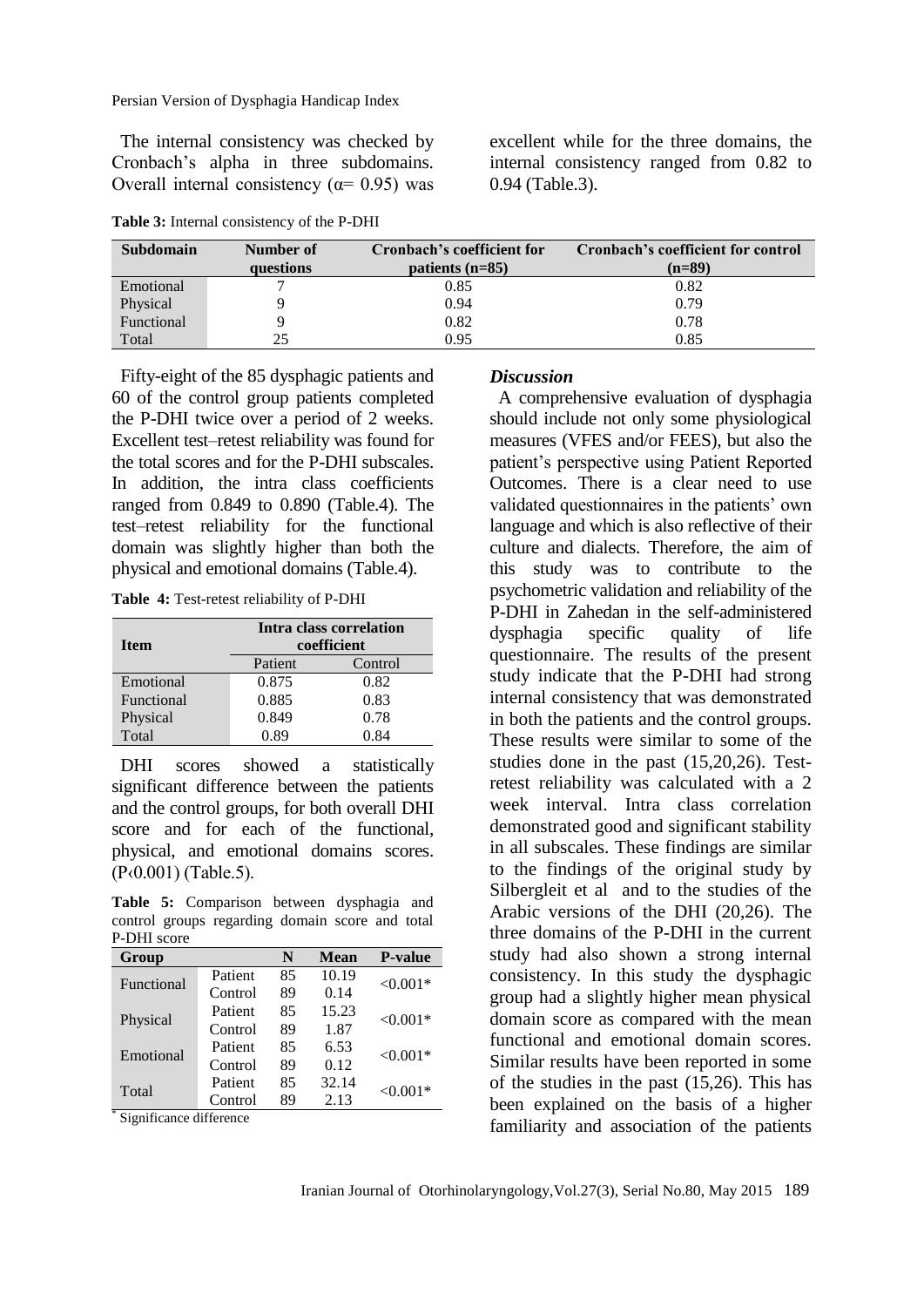with the physical symptoms of dysphagia. This signifies that the physical domain of the P-DHI is the most prominent selfperceived parameter of dysphagia. In the current study, some items in the P-DHI have been modified to be better culturally adapted and understandable by Persian speakers in Zahedan. This has also been done in other studies such as Arabic and French DHI [\(15,](#page-6-1)[26\)](#page-6-9). This emphasizes the importance of the cultural adaptation of the DHI as some items, upon literal translation to another language, do not reflect the main idea behind the administered questions and may cause inappropriate responses by the patients.

#### *Conclusion*

The P-DHI demonstrates psychometric values to allow its use in daily clinical setting or research. These results confirm that quality of life is significantly reduced in subjects with oropharyngeal dysphagia of different etiologies and severities. The data from the study demonstrated that the P-DHI may be a sensitive tool when attempting to identify the patient's selfperception of the severity of their dysphagia. However, limitations of this tool will occur in the assessment of the illiterate Persian-speaking population in Iran. This limitation may be overcome through oral administration of the questions for the benefit of those who cannot read. The researchers must also be aware of differences in pronunciation and dialect if the instrument is to be administered orally. Our work was done in Zahedan and the Persian-language translation of the DHI proved valid and reliable for its use on Iranian individuals in Zahedan. However, to allow assessment of P-DHI of a wider range of individuals, future studies aimed at validating the scale in other city, culture and dialects should be encouraged. Also, there is an urgent need for future research to focus on evaluating the psychometric properties of other quality of life questionnaires in the Persian language.

### *Acknowledgments*

The authors gratefully acknowledge the staff of speech therapy, Department of speech therapy, for their assistance in data collection for this study.

#### *References*

<span id="page-5-0"></span>**1.** Vesey S. Dysphagia and quality of life. Br J Community Nurs 2013;18(3):S14- 9.

**2.** Smithard D, Smeeton N, Wolfe C. Long-term outcome after stroke: does dysphagia matter? Age Ageing 2007;36(1):90-4.

**3.** Bulow M, Olsson R, Ekberg O. Do dysphagic patients with an absent pharyngeal swallow have a shorter survival than dysphagic patients with pharyngeal swallow? Prognostic importance of a therapeutic videoradiographic swallowing study (TVSS). Acta radiol 2005;46(2):126-31.

**4.** Eslick GD, Talley N. Dysphagia: epidemiology, risk factors and impact on quality of life–a population‐based study. Aliment pharmacol ther 2008;27(10):971-9.

<span id="page-5-1"></span>**5.** Radford K, Woods H, Lowe D, Rogers S. A UK multi-centre pilot study of speech and swallowing outcomes following head and neck cancer. Clin Otolaryngol Allied Sci 2004;29(4):376-81.

**6.** Zuydam A, Lowe D, Brown J, Vaughan E, Rogers S. Predictors of speech and swallowing function following primary surgery for oral and oropharyngeal cancer. Clin Otolaryngol 2005;30(5):428-37.

**7.** Thomas L, Jones T, Tandon S, Katre C, Lowe D, Rogers S. An evaluation of the University of Washington Quality of Life swallowing domain following oropharyngeal cancer. Eur Arch OtorhinoLaryngol 2008;265(1):29-37.

<span id="page-5-2"></span>**8.** Belafsky PC, Mouadeb DA, Rees CJ, Pryor JC, Postma GN, Allen J, et al. Validity and reliability of the Eating Assessment Tool (EAT-10). Ann Otol Rhinol Laryngol 2008;117(12):919-24.

<span id="page-5-3"></span>**9.** Logemann J. Aspiration in head and neck surgical patients. Ann otol rhinol laryngol 1985;94 (4 Pt 1):373-6.

<span id="page-5-4"></span>**10.** Speyer R, Cordier R, Kertscher B, Heijnen BJ. Psychometric properties of questionnaires on functional health status in oropharyngeal dysphagia: A systematic literature review. BioMed research international 2014;20(14):1-14.

<span id="page-5-5"></span>**11.** Chen AY, Frankowski R, Bishop-Leone J, Hebert T, Leyk S, Lewin J, et al. The development and